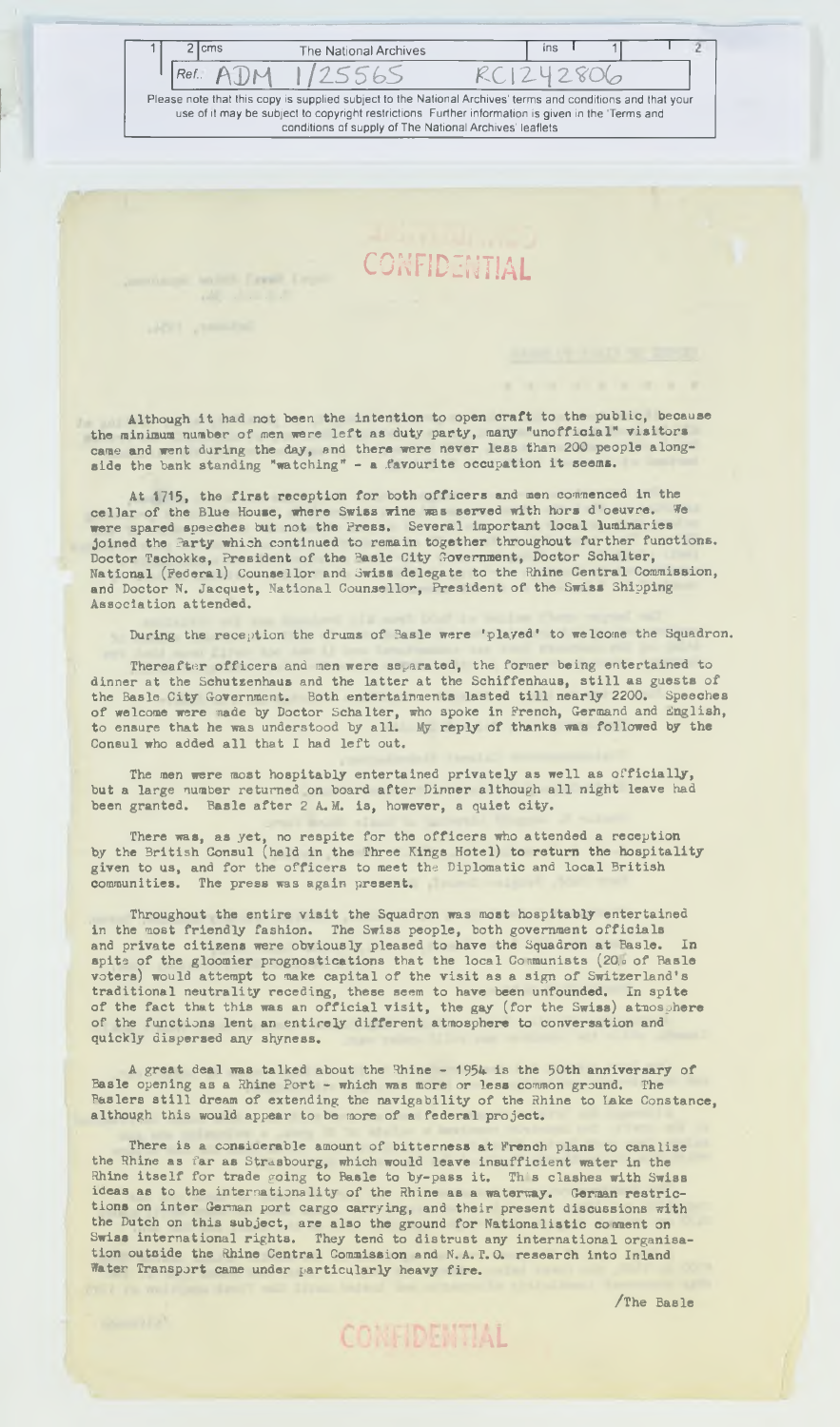| 2 Icms |                 | The National Archives                                                                                                                                                                                                                                                        |           | i <sub>ns</sub> |  |  |
|--------|-----------------|------------------------------------------------------------------------------------------------------------------------------------------------------------------------------------------------------------------------------------------------------------------------------|-----------|-----------------|--|--|
| Ref.   | A <sub>DM</sub> | 1725565                                                                                                                                                                                                                                                                      | RC1242806 |                 |  |  |
|        |                 | Please note that this copy is supplied subject to the National Archives' terms and conditions and that your<br>use of it may be subject to copyright restrictions. Further information is given in the 'Terms and<br>conditions of supply of The National Archives' leaflets |           |                 |  |  |



### **u \*L**

The Basle Rhine Port Authority supplied two German pilots to assist in the **return passage from Ottenheim to Strasbourg.**

et .

### **Conclusion**

There seems no doubt that the visit was a success from every point of **view. The Swiss people had planned down to the last detail and were most** generous and friendly in the dealings with both officers and men.

CONTIDENTIAL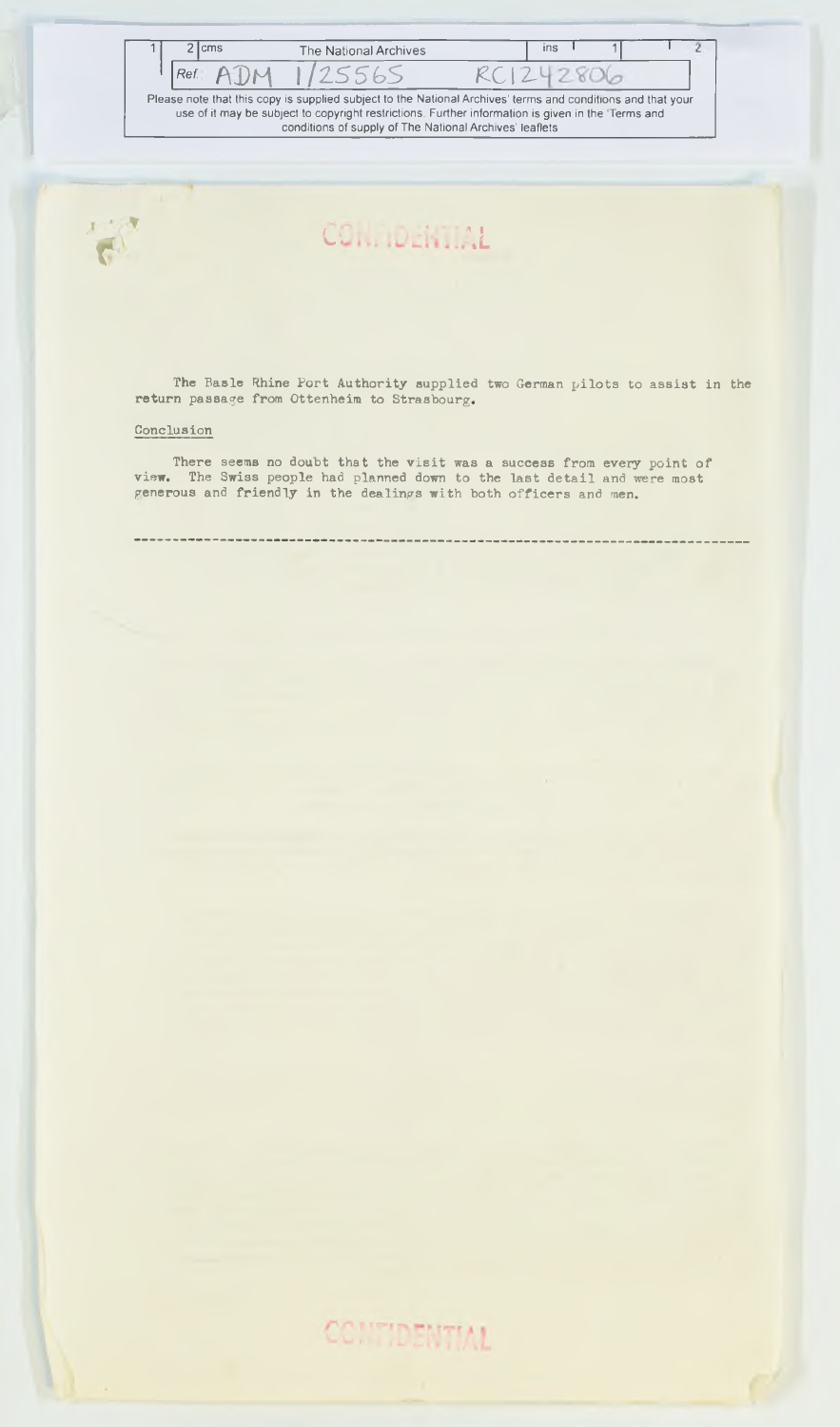| 2 cms      | The National Archives                                                                                       |           | $\sqrt{ns}$ |  |  |
|------------|-------------------------------------------------------------------------------------------------------------|-----------|-------------|--|--|
| $Ref.$ ADM | 1125565                                                                                                     | RC1242806 |             |  |  |
|            | Please note that this copy is supplied subject to the National Archives' terms and conditions and that your |           |             |  |  |
|            | use of it may be subject to copyright restrictions. Further information is given in the 'Terms and          |           |             |  |  |
|            | conditions of supply of The National Archives' leaflets                                                     |           |             |  |  |

|                           | Flag Officer, Germany                                                      |
|---------------------------|----------------------------------------------------------------------------|
| 515/376/66<br>Ger. No.    | Date $/3$ November, 1954                                                   |
|                           | Subject                                                                    |
|                           | ROYAL NAVAL RHINE S. UADRON 1954 AUTURN CRUISE -<br>REPORT OF PROCHEDINGS. |
|                           | <b>Enclosures</b>                                                          |
| dated 31st October, 1954. | The Captain, R.N. Rhine Squadron's letter No. 4/5/7/3853                   |
|                           | <b>OENTRAL MAIL OFFICE</b>                                                 |
|                           |                                                                            |

### **Forwarded.**

2. The first visit of units of H.M. Fleet to Switzerland has proved a great success which is particularly gratifying in view of the doubts in diplomatic circles when the visit was **proposed in August la s t .**

ame

**( r .s . w aene)** Rear-Admiral

Royal Naval Headquarters, BENKHAUSEN, B.A.O.R.X29 *42* 

PSS(HO)3939/1M/1-52 **CONFIDENTIAL**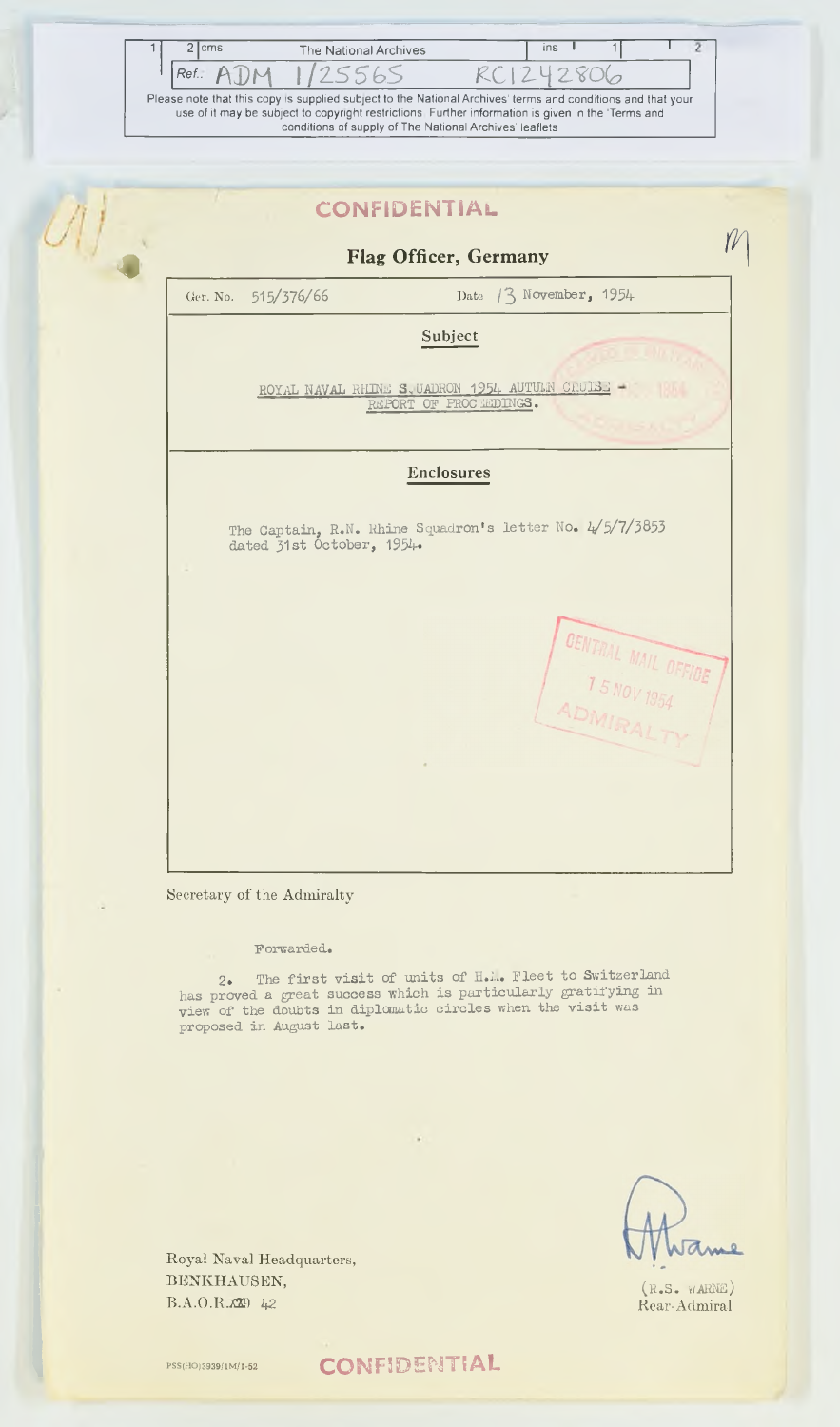Ref.: ADM 1/25565 RC1242806

2 cms The National Archives ins I 1 1 2

**Please note that this copy is supplied subject to the National Archives' terms and conditions and that your use of it may be subject to copyright restrictions. Further information is given in the 'Terms and conditions of supply of The National Archives' leaflets**

**CONFILlijTIAl**

**Royal Naval Rhine Squadron,**

**B.A.O.H. 34.**

**J j October, 1954.**

No. 4/5/7/3853

**THE FLAG OFFICER, GERMANY.**

**ROYAL NAVAL RHINE SQUADRON 1954 AUTUMN CRUISE - REPORT OF PROCEEDINGS.** 

I have the honour to submit the following report of proceedings of units of the Royal Naval Rhine Squadron during the 1954 Autumn Cruise.

2. The Cruise took the form of three separate serials as follows :-

|           | Serial 1. L.C.T. 407                                                                                              | 7th September - 28th September - |   |             | Cruise down River<br>RHINE to NETHERLANDS<br>and North German<br>Ports.                  |
|-----------|-------------------------------------------------------------------------------------------------------------------|----------------------------------|---|-------------|------------------------------------------------------------------------------------------|
| Serial 2. | Minor Landing<br>Craft Division<br>and Special<br>Boat Sections.                                                  | 7th September - 21st September - | ÷ |             | Cruise up River<br>RHINE to SCHIERSTEIN<br>and up River MOSEL.                           |
| Serial 3. | H.Q. M.L., M.L. 20th September -<br>Division, $M.L. (F)$<br>$6012$ and two<br>Belgian Rhine<br>Squadron Vedettes. |                                  |   | 6th October | - Cruise up River<br>RHINE and NECKAR<br>including visits to<br>BASEL and<br>STRASBOURG. |

**3.** Serial 1 is the subject of a separate report which will be forwarded on return of the Commanding Officer, L.C.T. 407, Captain G.A.M. RITSON, R.M., who is at **present in United Kingdom on a Course.**

4. Serial 2 proceeded according to plan, as far as SCHIERSTEIN. On the return trip when proceeding up the River MOSEL, the H.Q. craft M.L. 6018 grounded at KW 20 in spite of the height of the water. As a result the Officer in Tactical Command Captain M.A. MENY-GIBERT, R.M., decided to berth the Division at WINNINGEN KM 10 for<br>36 hours and to send the L.C.A. Sub Division up river independantly, returning the<br>same night. This sub division reached COLHEM NM 50 bef Division then proceeded to St. GOAR for weekend 18th/19th September stopping the night at OBERLAHNSTEIN on route. The Division then returned to Base arriving A.M. 21st September in accordance with the programme. During the Cruise visits were made to the Belgian Rhine Squadron Base at NIEHL; the United States Patrol Base at SCHIERSTEIN and the **French Rhine Squadron Base at BINGEN.** 

The Special Boat Sections accompanied the minor Landing Craft Division, partly in L.C.A. and partly in M.T., as far as OBERLAHNSTEIN, where they set up camp on the banks of the RHINE. On route they carried out a pre-arranged night attack on the R.A.F. Station at WAHNE. Whilst in camp they did a series of canoe **and land exerc ises culm inating in a 48 hour Cross Country Scheme. On completion the m a jority in 6 oanoes paddled back to Base, a distance o f 179 KMs in 2/3 days. A lso** accommodated in the Camp at OBERLAHNSTEIN was a Mobile Workshop Team and a Mobile Radio Relay Team, whose primary tasks were to support the Minor Landing Craft Division.

Serial 3 sailed from Base on 20th September and spent the first night in the Belgian Rhine Squadron Base at NIEHL, where the Squadron was joined by two **B e lg ian Vedettes "YSER" and "MEUSE" (S .O . Aspirant LAURENT). An ou t lin e programme** for this Cruise is con<del>trined in Appendix W</del>A" and a Special Report on the Visit to **BASEL in Appendix "B". f** 

**E B NOV 1954** - - - ■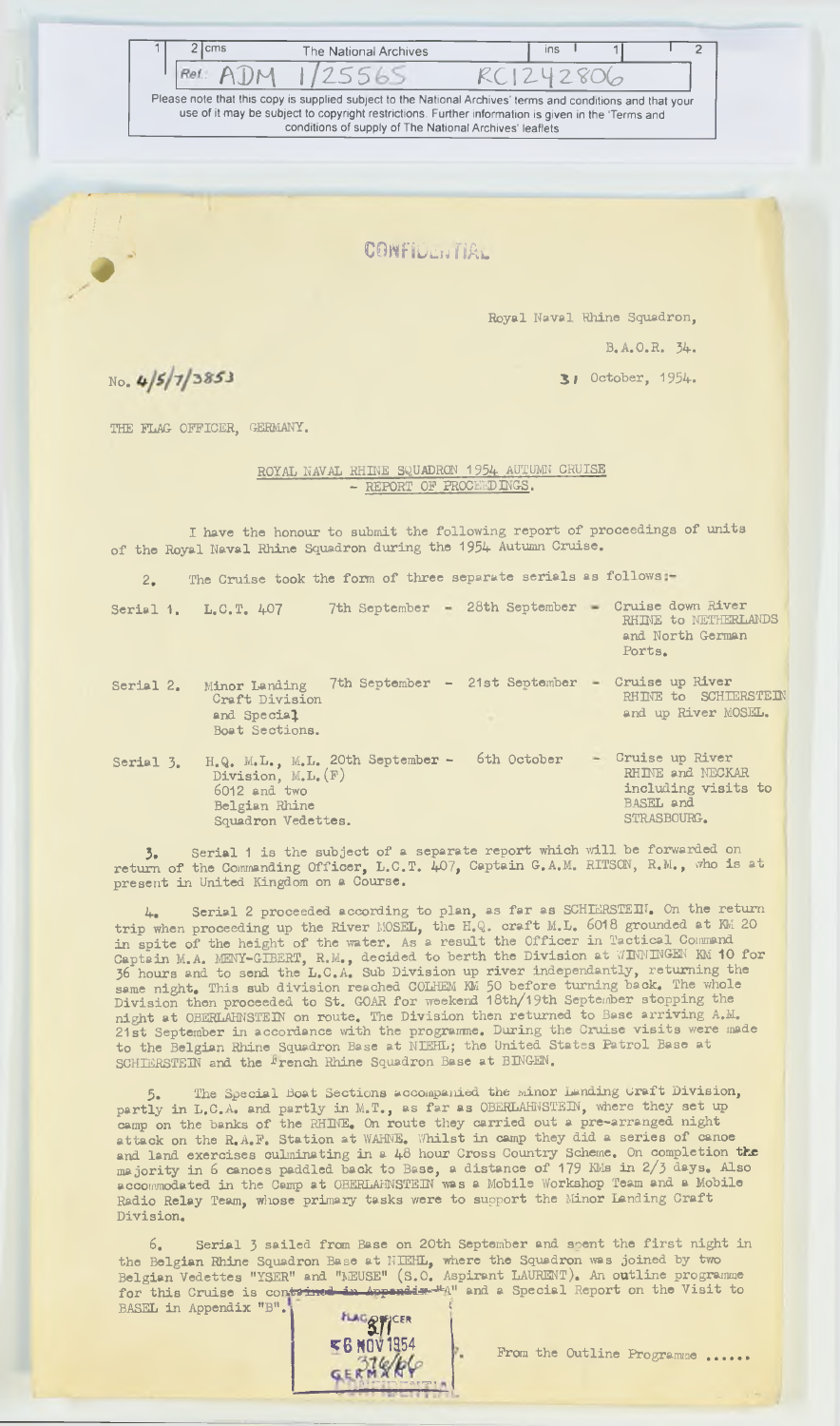| 2 Icms |     | The National Archives                                                                                                                                                                                                                                                        | ins |          |  |
|--------|-----|------------------------------------------------------------------------------------------------------------------------------------------------------------------------------------------------------------------------------------------------------------------------------|-----|----------|--|
| Ref.:  | ATM | 125565                                                                                                                                                                                                                                                                       |     | C1242806 |  |
|        |     | Please note that this copy is supplied subject to the National Archives' terms and conditions and that your<br>use of it may be subject to copyright restrictions. Further information is given in the 'Terms and<br>conditions of supply of The National Archives' leaflets |     |          |  |

7. From the Outline Programme it can be seen that all the Allied Bases up river were visited, with the exception of the French Base at BINGEN, which had a lready been **visited** by the Minor Landing Craft Division. Without wishing in any way to detract from the importance or hospitality received at these Bases, it is **considered that the "h igh ligh t s" o f th is C ru ise were**

- (a) The Cruise up the River NECKAR.
- (b) The Visit to BASEL.
- (c) The Visit to STRASBOURG.
- (d) The Visit to BONN.

**8. As regards ( a ) the Squadron s a iled up r iv e r NECKAR on 24th September and** berthed for the night at EBERACH (KM 57.7). This trip afforded a pleasant change from the RHINE in that there was very little commercial traffic and the the scenery **a t le a s t compared w ith anything to be seen on the RHINE. I t i s understood that the r iv e r i s nav igab le fo r c ra ft o f the draught o f the M.L, as fa r as HEILBRONN KM 114** and that work is now being carried out to extend the navigable channel as far as STUTTGART. On 25th September, the Squadron sailed down the River NECKAR to HEIDELBERG where berths for the weekend had been arranged by Commander, United States Naval **Forces in Germany.**

**9. The Squadron arrived at STRASBOURG, P.M. 1st October and berthed at the** Quai des Belges, with the French Naval Pilotage Ship "AMIRAL EXELMANS" in attendance. A.M. 2nd October I called on the British Consul General; the Belgian Consul; the Prefect and the Military Governor, all of whom returned my call later in the morning. In the evening the Squadron Officers gave a Cocktail Party for the **d ig n ita r ie s o f STRASBOURG on board H.M.M.L. "PRINCE CHARLES". Afterwards a l l officers were invited to dinner by the Consul General; the Assistant Secretary** General of the Council of Europe or the Belgian Consul. This was followed by a Bell given by L' Association de France/Grande Britagne in honour of the Squadron's visit in the Headquarters of the Council of Europe.

The Commander of the Fren**ch** Naval Forces on the RHINE gave a Cocktail Party in honour of the Squadron's Visit on board "AMIRAL EXELMANS" on 3rd October.

On 2nd and 3rd October motor coach trips were arranged by the French Navy to the VOSGES and BLACK FOREST respectively for all ratings and other ranks not required for duty. These were very much appreciated. In spite of the few hands left on board the craft were open to visitors on both afternoons. This proved to be very popular with the local people and was without incident.

This was the first time that units of the Royal Na**va**l Rhine Squadron or the Belg**ian Rhine S**quadron had visited STRASBOURG and there is no doubt that the **visit was a great success. I cannot speak too highly of the way the Squadron was** treated and I am sure a return visit at a later date would be greatly appreciated.

**10. The visit to BONN was of necessity very short and really only consisted of a night's stop.** Nevertheless the Officers were entertained by the Staff of the Services Relations Advisor to the British High Commissioner and by the High Commissioner himself, where we had the opportunity of meeting those Germans in the **Blank O ffic e who w i l l be respon sib le fo r the new German Navy. The la t t e r was very** much appreciated by my officers who realised how busy the High Commissioner must **have been at that time.**

11. From the Engineering point of view and communications, apart from defects, there were no troubles. In fact both worked excellently. It was, however, realised **very early on in the Cruise that the small M.L., and in particular one which had** a new engine, were holding back the remainder of the Squadron, particularly the **B e lg ian C ra ft . This was overcome to a certa in extent by s a i l in g the Squadron in two** Divisions, but I consider that because of this and the strength of the preva iling current, the programme was in fact too tight. This was borne out on the trip from **KEHL to** BASEL when the Squadron was forced to sail by night (see Appendix "B"), This **w i l l be borne in mind when planning fu ture cru ises .**

12. This was the first time that the Cash Victualling System was used on a **Cruise.**

The system was tried out .............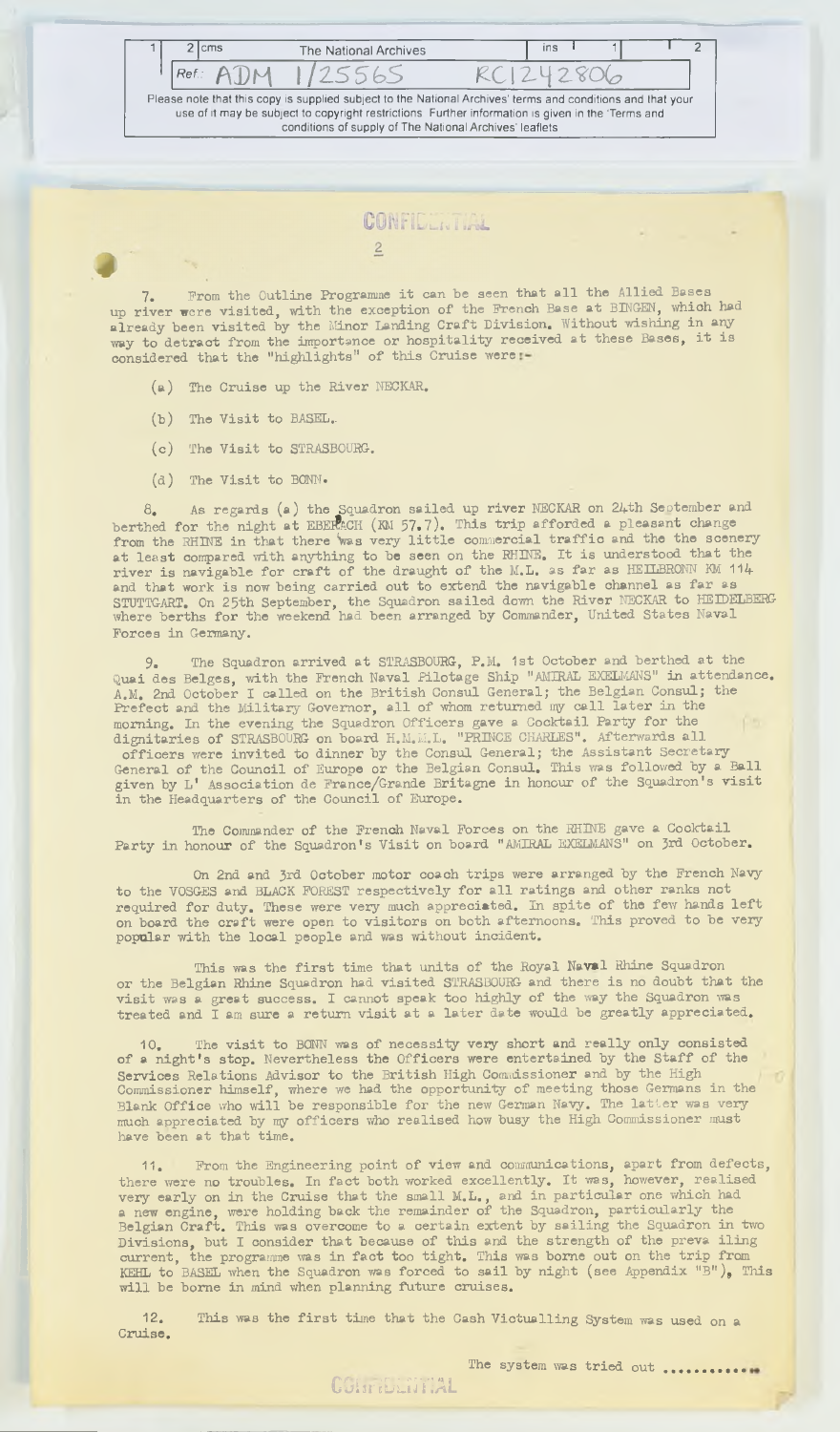2 cms The National Archives u  $B$   $R$ <sub>DM</sub>  $1/2$  S 5 6 S K ( 12 2806 **Please note that this copy is supplied subject to the National Archives' terms and conditions and that your use of it may be subject to copyright restrictions Further information is given in the Terms and conditions of supply of The National Archives' leaflets**

### **CUNTILL** FINL

 $\overline{2}$ 

The system was tried with each craft being responsible for its own victualling. This, however, proved to be unsatisfactory owing to lack of storage space in the craft, particularly the small M.L., and the shortage of time available for making purchases. This was aggravated by the fact that neither the Americans or the **French could s e l l v ic tu a ls owing to th e ir system o f messing. I t i s intended in fu ture C ru ises, to try out a modified General Mess System, using a representative** of Base Supply Officer's Staff for buying victuals for all craft and for breaking **bu lk.**

**13.** I cannot speak too highly of the hospitality extended by the various<br>Allied Naval Bases to both the Officers and men of my Squadron and of the two Belgian craft. At all Bases the craft were made to appear most welcome and every facility requested, apart from the purchase of victuals, was provided.

**14\*. In add ition to the C ockta il Party re fe rred to in paragraph 9 the following parties took place on board H.R.M.L. "PRINCE CHARLES" with the object of** repaying at least part of the hospitality afforded to the Squadron

| (a) At Schierstein on 22nd September | $\sim$ | Party for all Unites States Naval<br>Officers and their wives.    |
|--------------------------------------|--------|-------------------------------------------------------------------|
| (b) At Heidelberg on 26th September  | $\sim$ | Party for C.O.M.N.A.V.G.E.R. and<br>Staff, plus wives.            |
| (c) At Strasbourg on 1st October.    | $\sim$ | Party for the French Naval<br>Officers from Kehl and their wives. |
|                                      |        |                                                                   |

15. As a memento of the Cruise I presented a small ship's crest (H.M.S. "ROYAL **PRINCE")** to the following officers and civilian authorities,

> **C .O .M .N.A.V.G.E.R. C.O.M.A.R. R.H. I.N . C .O .R .R .P. A.T. i** Commandant F.F.R. du NORD. Commandant Belgian Rhine Squadron. Le Commissaire 1st Classe GUIBAUD (Squadron Liason Officer with the French Base at Kehl). Doctor SCHALLER (Swiss Federal Government). Doctor MANGOLD (Port Director at BASEL).

I intend to send a larger ship's crest suitably inscribed to the City Council of BASEL as a memento of our visit there.

APTAIN.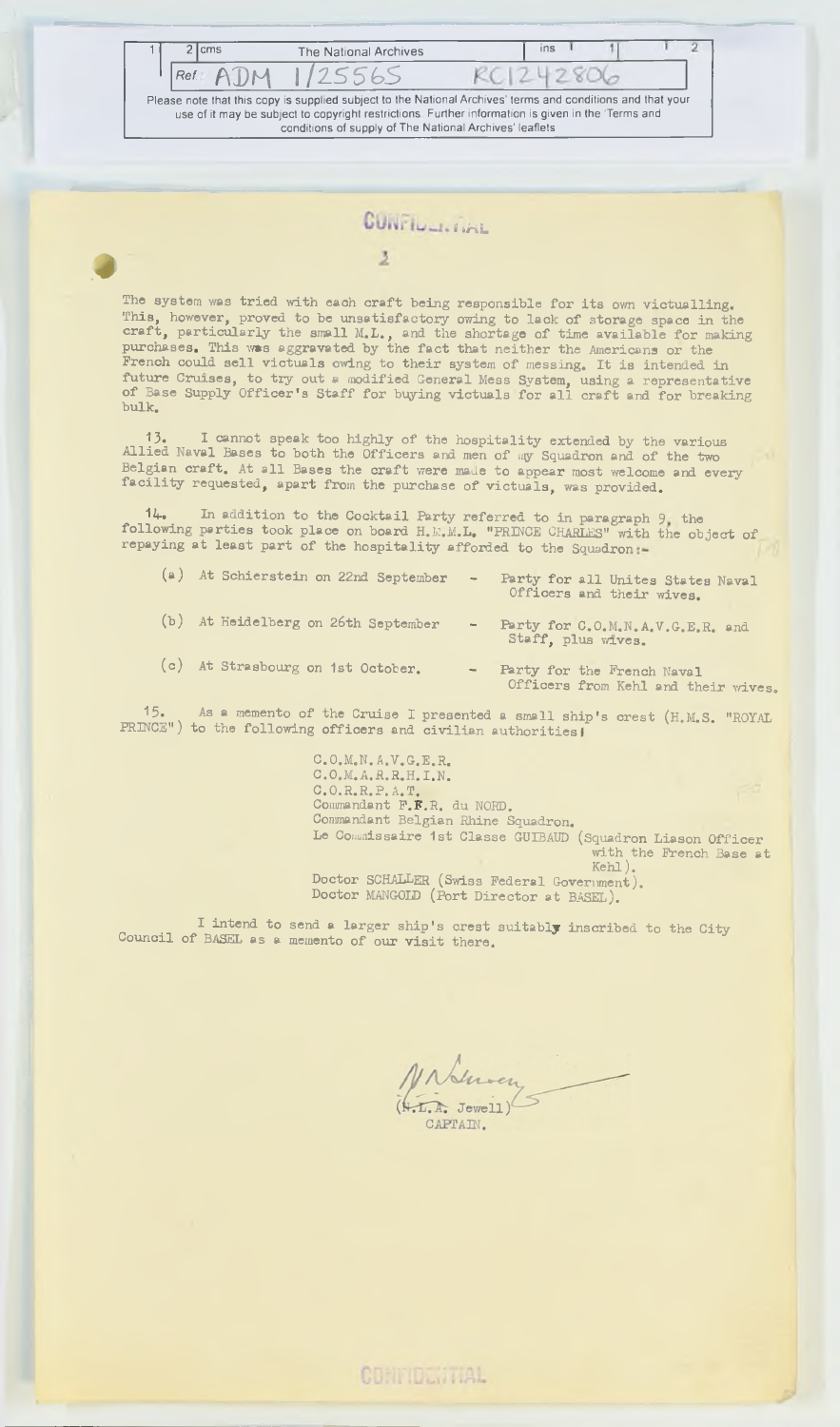| 2 cms |                      | The National Archives                                                                                       |           | ins |  |  |
|-------|----------------------|-------------------------------------------------------------------------------------------------------------|-----------|-----|--|--|
|       | $Ref.$ A $\bigcap M$ | 1125565                                                                                                     | KCl242806 |     |  |  |
|       |                      | Please note that this copy is supplied subject to the National Archives' terms and conditions and that your |           |     |  |  |
|       |                      | use of it may be subject to copyright restrictions. Further information is given in the 'Terms and          |           |     |  |  |
|       |                      | conditions of supply of The National Archives' leaflets                                                     |           |     |  |  |

### CONFILLMAN

*4*

k

**Royal Naval Rhine Squadron,**

**B.A.O.R. 34.**

**October, 1954.**

### **APPENDIX TO RKPORT OF PROCEEDINGS ON 1954 AUTUMN CRUISE.**

|                 |                         |                                                                                                    | DISTANCE  |            |
|-----------------|-------------------------|----------------------------------------------------------------------------------------------------|-----------|------------|
| 20th September. | 1000<br>1650            | Sailed RHINEHAVEN.<br>Arrived Belgian Rhine Squadron Base, NIEHL.                                  | 67        | KMS        |
| 21st September. | 0700)<br>0800)          | Sailed NIEHL.                                                                                      |           |            |
|                 | 1730                    | Arrived French Naval Base at KOBLENZ.                                                              | 104       | KMS        |
| 22nd September. | 0700)<br>0830)          | Sailed KOBLENZ.                                                                                    |           |            |
|                 | 1615                    | Arrived United States Naval Base, SCHIERSTEIN.                                                     | 87        | KMS        |
| 23rd September. | 0715)<br>0815)          | Sailed SCHIERSTEIN                                                                                 |           |            |
|                 | 1330)<br>1530)          | Refuelled at MANNHEIM.                                                                             |           |            |
|                 | 1600                    | Arrived United States Naval Base, SANDHOFEN.                                                       | 82        | <b>KMS</b> |
| 24th September. | 0830                    | Sailed SANDHOFEN to entrance to River NECKAR<br>thence up river.                                   |           |            |
|                 | 1720                    | Arrived EBERACH (River NECKAR).                                                                    | 60.7 KMS  |            |
| 25th September. | 0940<br>1425            | Sailed EBERACH.<br>Arrived HEIDELBERG.                                                             | 32.3 KMS. |            |
| 27th September. | 0805<br>1820            | Sailed HEIDELBERG.<br>Arrived United States Naval Base, KARLSRUHE.                                 | 92        | KMS        |
| 28th September. | 1030<br>1840            | Sailed KARLSRUHE (Delayed by fog).<br>Arrived French Naval Base, KEHL.                             | 62        | KMS        |
| 29th September. | 0805<br>1715<br>1850    | Sailed KEHL.<br>1st Divisio n arrived BREISACH (225.5).<br>2nd Division arrived SASBACH (240).     |           |            |
| 30th September. | 0130<br>04.00<br>1120   | 2nd Division sailed SASBACH.<br>1st Division sailed BREISACH.<br>Squedron reformed in KEMBS CANAL. |           |            |
|                 | 1200                    | Arrived BASEL for "Steam Past".                                                                    | 196       | KMS        |
| 1st October.    | 0900<br>1630            | Sailed BASEL.<br>Arrived STRASBOURG.                                                               | 125       | KKS        |
| 4th October.    | 0530)<br>0700)<br>0900) | Sailed STRASBOURG.                                                                                 |           |            |
|                 | 1725                    | Arrived SCHIERSTEIN, having refuelled at<br>MANNHEIM.                                              | 209       | KMS        |
| 5th October.    | 0900<br>1630            | Sailed SCHIERSTEIN.<br>Arrived BONN.                                                               | 150       | KMS        |
| 6th October.    | 0830<br>1330            | Sailed BONN<br>Arrived RHINEHAVEN                                                                  | 110       | KMS        |
|                 |                         | Total Distance                                                                                     |           |            |

**AUDIT DESIGNED**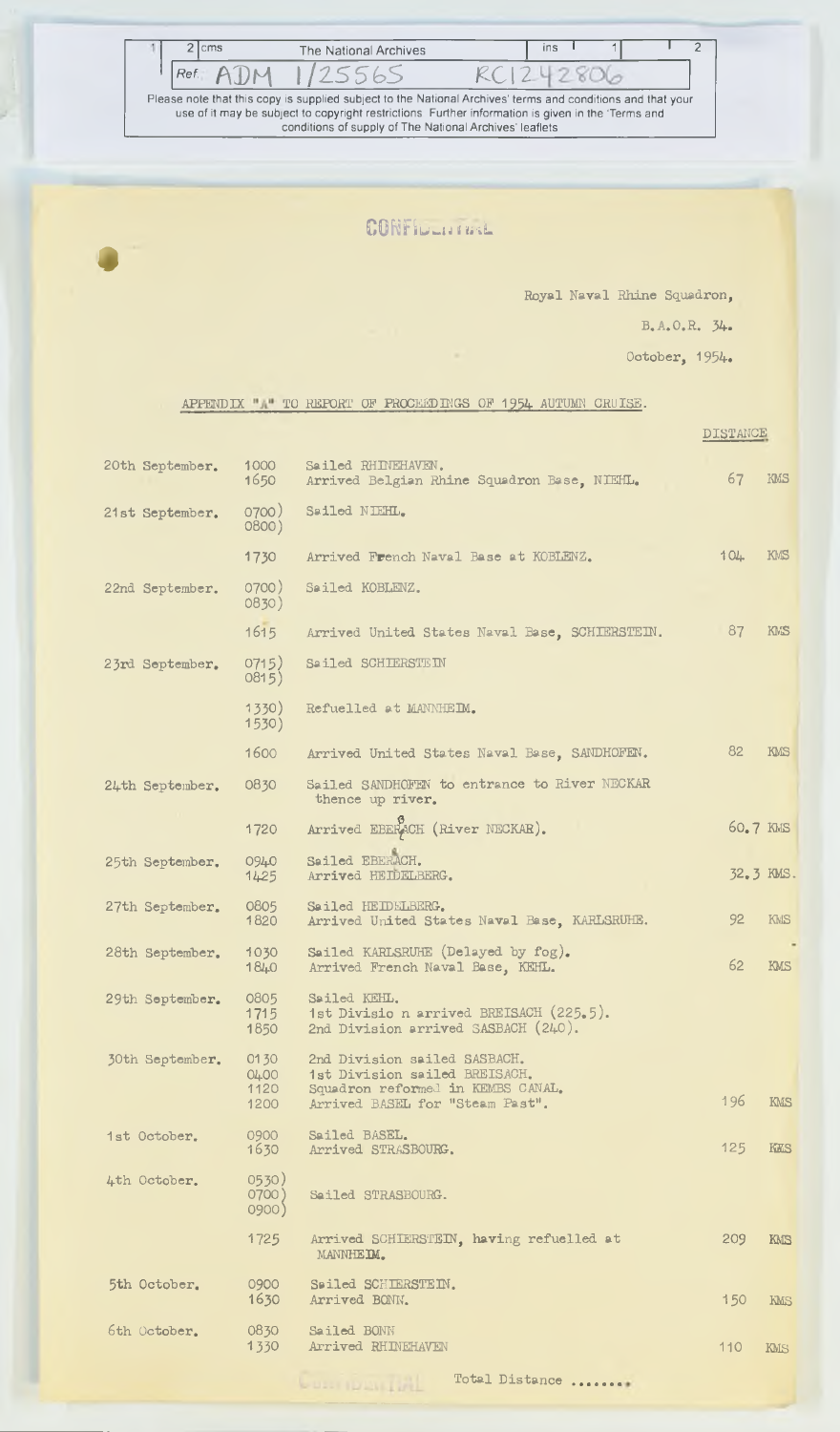| <b>cms</b> | The National Archives                                   | ins                                                                                                                                                                                                               |  |
|------------|---------------------------------------------------------|-------------------------------------------------------------------------------------------------------------------------------------------------------------------------------------------------------------------|--|
| Ref.       | 1725565                                                 |                                                                                                                                                                                                                   |  |
|            | conditions of supply of The National Archives' leaflets | Please note that this copy is supplied subject to the National Archives' terms and conditions and that your<br>use of it may be subject to copyright restrictions. Further information is given in the 'Terms and |  |

## **CGb tilt' ii tij-uL**

**PAGE 2 OP APPENDIX "A" TO REPORT OF PROCEEDINGS OF 1954 AUTUMN CRUISE.**

| Total Distance                       | $=$       | 1377 KMs.   |
|--------------------------------------|-----------|-------------|
| Maximum Number of<br>Hours Steaming. | $\approx$ | 120.5 KMs.  |
| Average.                             | $=$       | $11.4$ KMs. |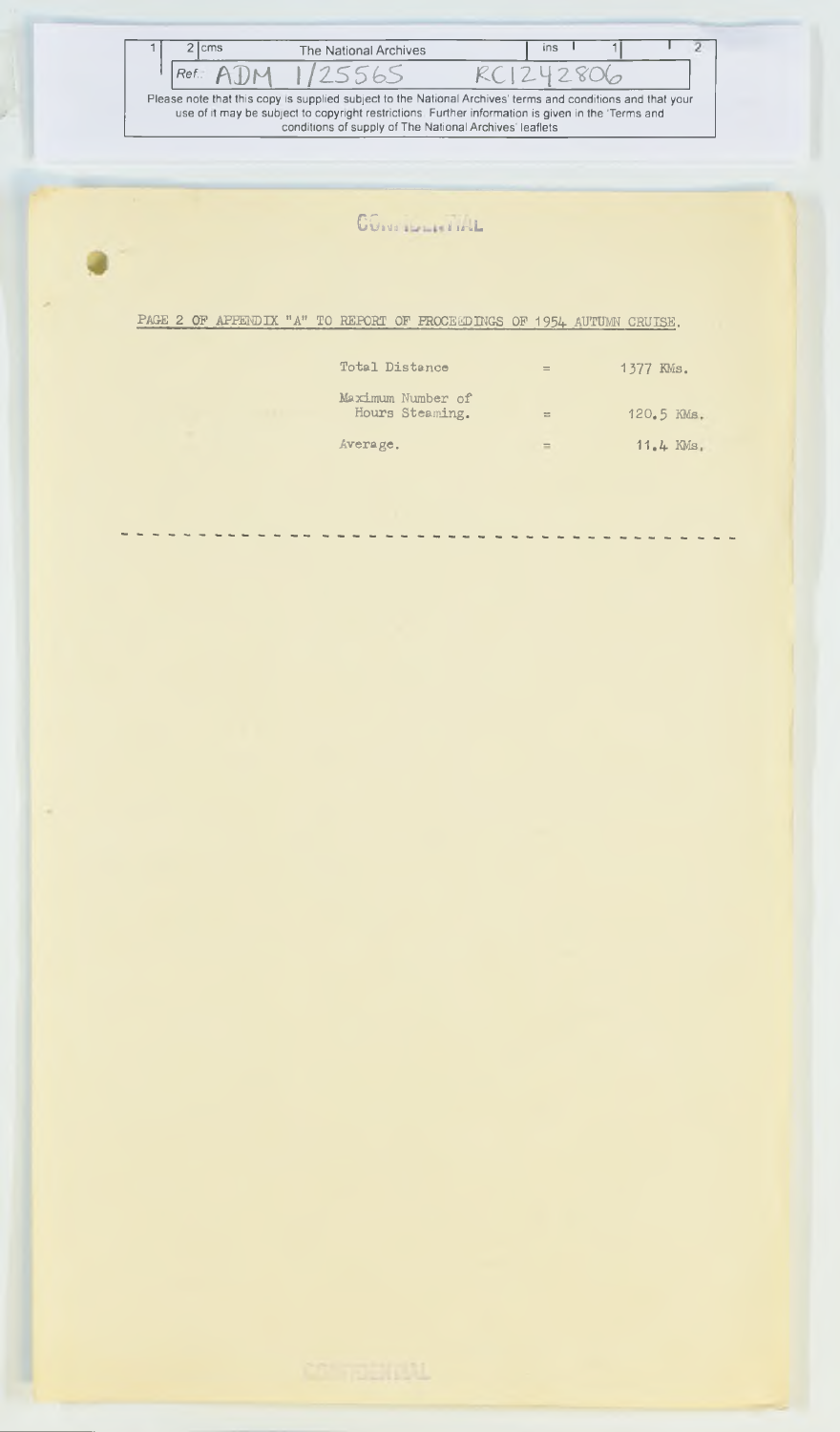| 2 Icms | The National Archives                                                                                                                                                                                             | <b>Ins</b> |  |
|--------|-------------------------------------------------------------------------------------------------------------------------------------------------------------------------------------------------------------------|------------|--|
| Ref.   | 75565                                                                                                                                                                                                             |            |  |
|        | Please note that this copy is supplied subject to the National Archives' terms and conditions and that your<br>use of it may be subject to copyright restrictions. Further information is given in the 'Terms and |            |  |
|        | conditions of supply of The National Archives' leaflets                                                                                                                                                           |            |  |

**Royal Naval Rhine Squadron,**

**B .A .O .R . 34.**

**October, 1954.**

Vint to Bash **APPENDIX.'B!'-TO REPORT OF ERCCK-DIMGS OF 1954- AUTURN ORUISE.** 

The news that the visit was finally approved for R.N. craft was received on 26th September, 1954, but the question of the Belgian craft accompanying them was not **f i n a l ly reso lved u n t i l nearly too la te ,**

A liaison officer was sent to meet the British Consul and Doctor Kurt Waldner (Assistant to the Rhine Port Directors) to discuss details on 28th September, 1954. For<br>the purpose of planning the Belgian craft were included in all arrangements, but as part the purpose of planning the Belgian craft were included in all arrangements, but as part of the Squadron and not as a separate official national visit. This was influenced largely by the fact that the Belgian Consul at Basle is Swiss (Herr Pobe), and that no **'V Belgian diplomatic representative from Berne had been asked to attend any of the official functions which had already been arranged.**

Late on 29th, I was visited at Alt Breisach by 3 members of the Basle Rhine Port Commission, who were concerned that the craft were not keeping to schedule and would be late in arriving. Also, during that  $\frac{1}{2}$  the river at Basle had risen  $/0$ **centimetres and this necessitated a change of berth and other arrangements.** 

It had been my intention to proceed at night, if possible, after waiting at Alt Breisech for the small M.L.s to catch up. However, at nightfall the French Naval **p i l o t embarked in M.L. 6019 refused to go any fu rth e r and the D iv is io n berthed at Sassbach ( l e f t bank KM 240.3 ).**

The Swiss team were most indignant that the pilots would not proceed, assuring me that the river was so high as to preclude the small craft grounding unless they actually went more than 25 metres either side of the centre of the River. They proceeded to the craft at Sassbach to try and make the pilots change their attitude. In this, howe**ver,** they were unsuccesful and accordingly I myself went to Sassbach arriving **at 0030 and at 0100 the Division sailed. I remained in M.L. 6019 to direct operations.**  $\epsilon$ 

The larger craft sailed at 0400 from Alt Breisach and the divisions rendevoused at Ottmarsheim where I re-embarked in 6021. A certain amount of delay at the Southern lock was encountered and it was not until noon that the Squadron steamed over the junction of the three frontiers and up to Basle

Just prior to this, a reception committee embarked in M.L. 6021:

**Kreiscommandant Colonel Saladin .**

**Platzcommandant Colonel Rickenbacher.**

Stadt Commandant Lieutenant Colonel Huber.

Doctor W. Mangold Director of Basle Rhine Port.

**MEDITI Our late arrival ..............** 

A.A.E. Franklin, Esq., H.B.M. Consul, Basle.

Herr Pobe, Belgian Consul, Basle.

Lieutenant Colonel S.N.S. Hutchins, British Military Attache, **Berne.**

**- V 5'-**

**Commander ( e ) G.A. Hewett, D .S .C ., B .S .c . Royal Navy, . . . . " British Naval Attache, Rome.** 

**Doctor Kurt Waldner.**

Doctor Breschbuhls, Chief of Basle City Police embarked later from a small launch, while the Squadron was still under way.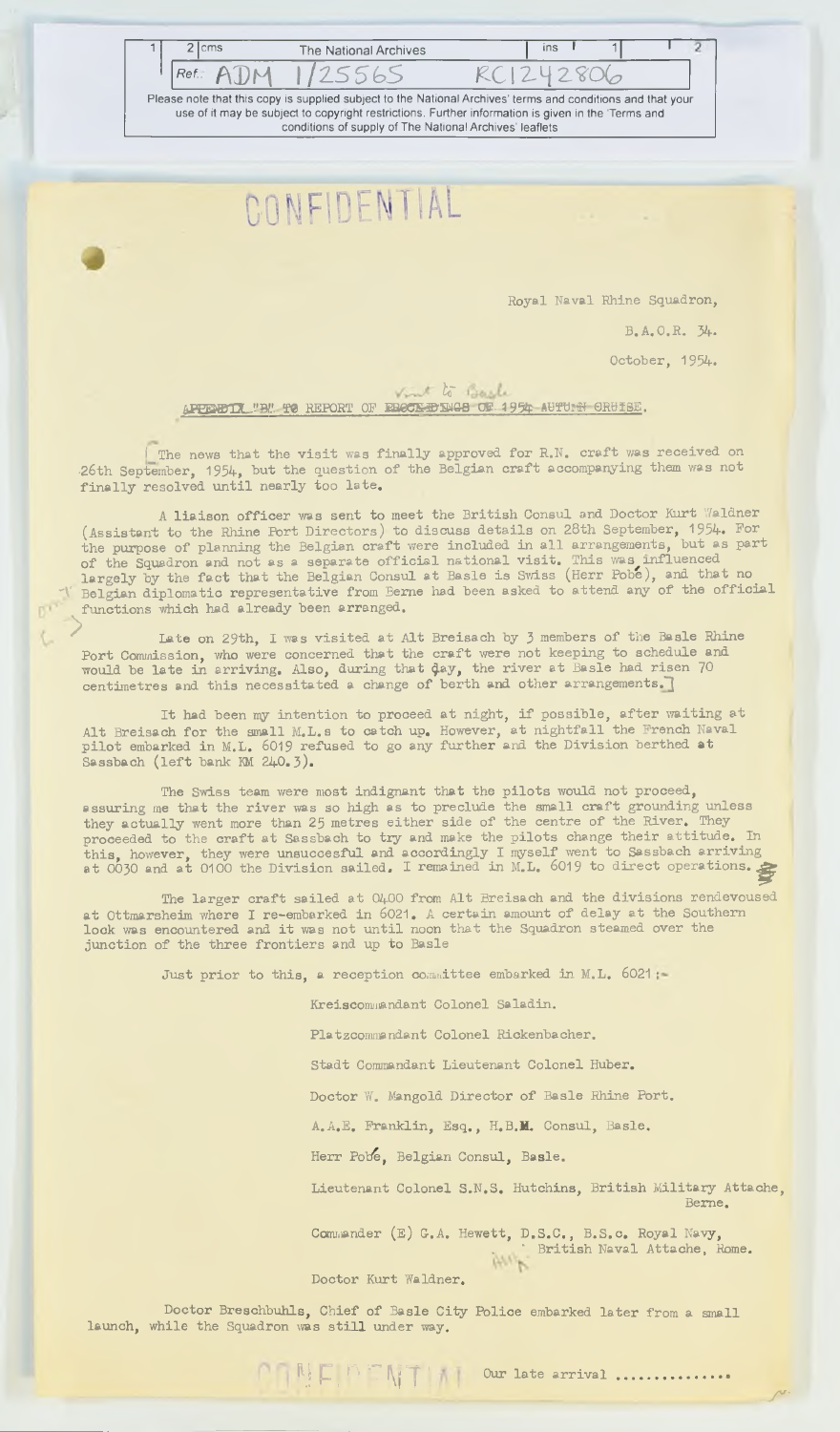2 cms The National Archives ins I Ref ADM 1/25565 RC1242806 **Please note that this copy is supplied subject to the National Archives' terms and conditions and that your use of it may be subject to copyright restrictions Further information is given in the 'Terms and conditions of supply of The National Archives' leaflets**

PAGE 2 OF APPENDIX "B" TO REPORT OF PROCEEDINGS OF 1954 AUTUMN CRUISE.

Our late arrival had been broadcast to the waiting crowds by police car, and the streets and bridges were still thronged with people.

Although the British Consul had been assured that no salute could be returned by the craft, the Squadron received a salute of 25 guns, a welcoming one gun salute from each Canton fixed from an ancient field piece from the old Bridge which was the southerly limit of the Squadron's Steam Past.

The Squadron returned downstream to the port of Basle to berth and the reception committee were duly entertained. The Press came on board until about 1430 and took a large number of photographs, both of the craft and the men.

A boat tour of the port area and upstream of the middle bridge lasted from 1500 to 1600, the Press being embarked as well. A motor and coach tour of the city commenced immediately afterwards and lasted until the first reception at 1715.

Although it had not been the intention to open craft to the public, because the minimum number of men were left as duty part, many "unofficial" visitors came and went during the day, and there were never less than 200 people alongside the bank standing "watching" – a favourite occupation it seems.

At 1715, the first reception for both officers and men commenced in the cellar of the Blue House, where Swiss wine was served with *iors* d'oeuvre. We were spared speeches but not the Press. Several important local <del>chaumowing</del> joined the Party which continued to remain together throughout further functions. Doctor Tschokke, President of the Basle City Government, Doctor Schal**t**er, National (Federal*)* Counsellor and Swiss delegate to the Rhine Central Commission, and Doctor N. Jacquet, National Counsellor, President of the Swiss Shipping Association attended.

During the reception the drums of Basle were'played' to welcome the Squadron.

**Thereafter o f f ic e r s and men were separated, the former be ing entertained to** dinner at the Schutzenhaus and the latter at the Schiffenhaus, still as guests of the Basle City Government. Both entertainments lasted till nearly 2200. Speeches of welcome **were made by Doctor SchalCer, who spoke in French, German and Eng lish , to ensure that** he was understood by all. My reply of thanks was followed by the Consul who added all that I had left out.

The men were most hospitably entertained privately as well as officially, but a large number returned on board after Dimner although all night leave had been granted. Basle after 2 A.M. is, however, a quiet city.

The**re** was, as yet, no respite for the officers who attended a reception by the by the British Consul (held in the Three Kings Hotel) to return the hospitality given to us, and for the officers to meet the Diplomatic and local British communities. The Press **was aga in present.**

Throughout the entire visit the Squadron was most hospitably entertained in the most frie**nd**ly fashion. The Swiss people, both government officials and private **citi**zens were obviously pleased to have the Squadron at Basle. In spite of the gloomier prognostications that the local Communists (20% of Basle voters) would attempt to make capital of the visit as a sign of Switzerland's traditional neutrality receding, these seem to have been unfounded. In spite of the fact that this was an official visit, the gay (for the Swiss) atmosphere of the functions lent an entirely different atmosphere to conversation and quickly dispersed any shyness.

A great deal was talked about the Rhine - 1954 is the 50th anniversary of Basle opening as a Rhine Port - which was more or less **c**ommon ground. The Baslers still dream **of extending the navigability of the Rhine to Lake Constance, although this would** appea**r to be more of a federal project.** 

There is a considerable amount of bitterness at French plans to canalise the Rhine as far as Strassbourg, which would leave insufficient water in the Rhine itself **for trade going to Basel to by-pass it. This clashes with Swiss ideas as to the** internationality of the Rhine as a waterway.

**CONFIDENTIAL German restrictions** ...........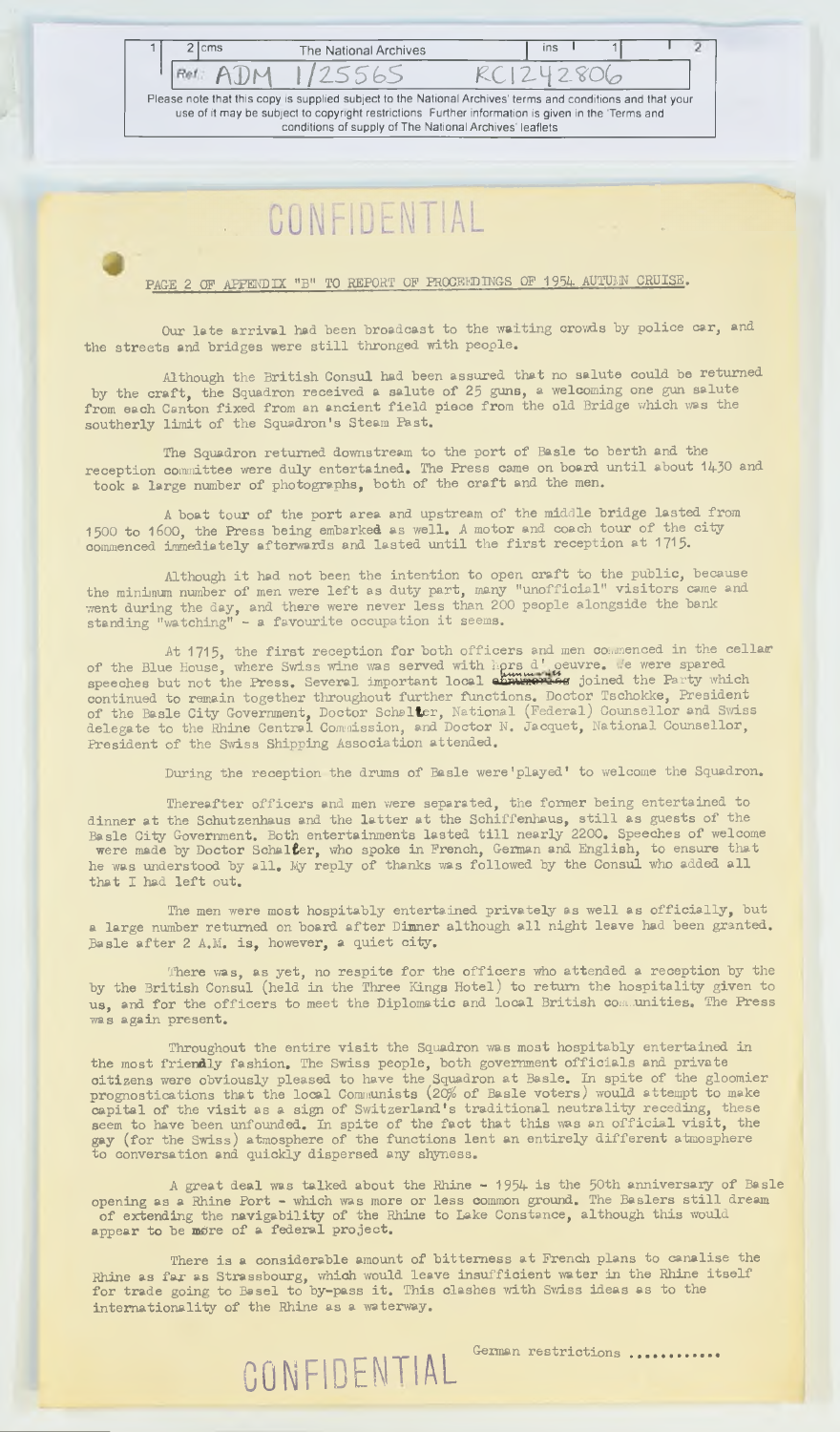

**PAGE 3 TO APPENDIX "B" OF REPORT OF PROCEEDINGS TO 1954 AUTUMN CRUISE.**

German restrictions on inter German port cargo carrying, and their present discussions with the Dutch on this subject, are also the ground for Nationalistic comment on Swiss international rights. They tend to distrust any international **organisation outside the Rhine Central Commission and N.A.T.O. research into Inland** Water Transport came under particularly heavy fire.

The Basle Rhine Port Authority supplied two German pilots to assist in the **return passage from Ottenheim to Strassbourg.**

### **Conclusion.**

л

There seems no doubt that the visit was a success from every point of view. The Swiss people had planned down to the last detail and were most generous and friendly in the dealings with both officers and men.

*[* **The visit was very short, but as the forerunner of others this will** probably justify itself for the future.

It is known that considerable interest was taken in the visit by United **States and French Rhine Squadrons.**

# **CONFIDENTIAL**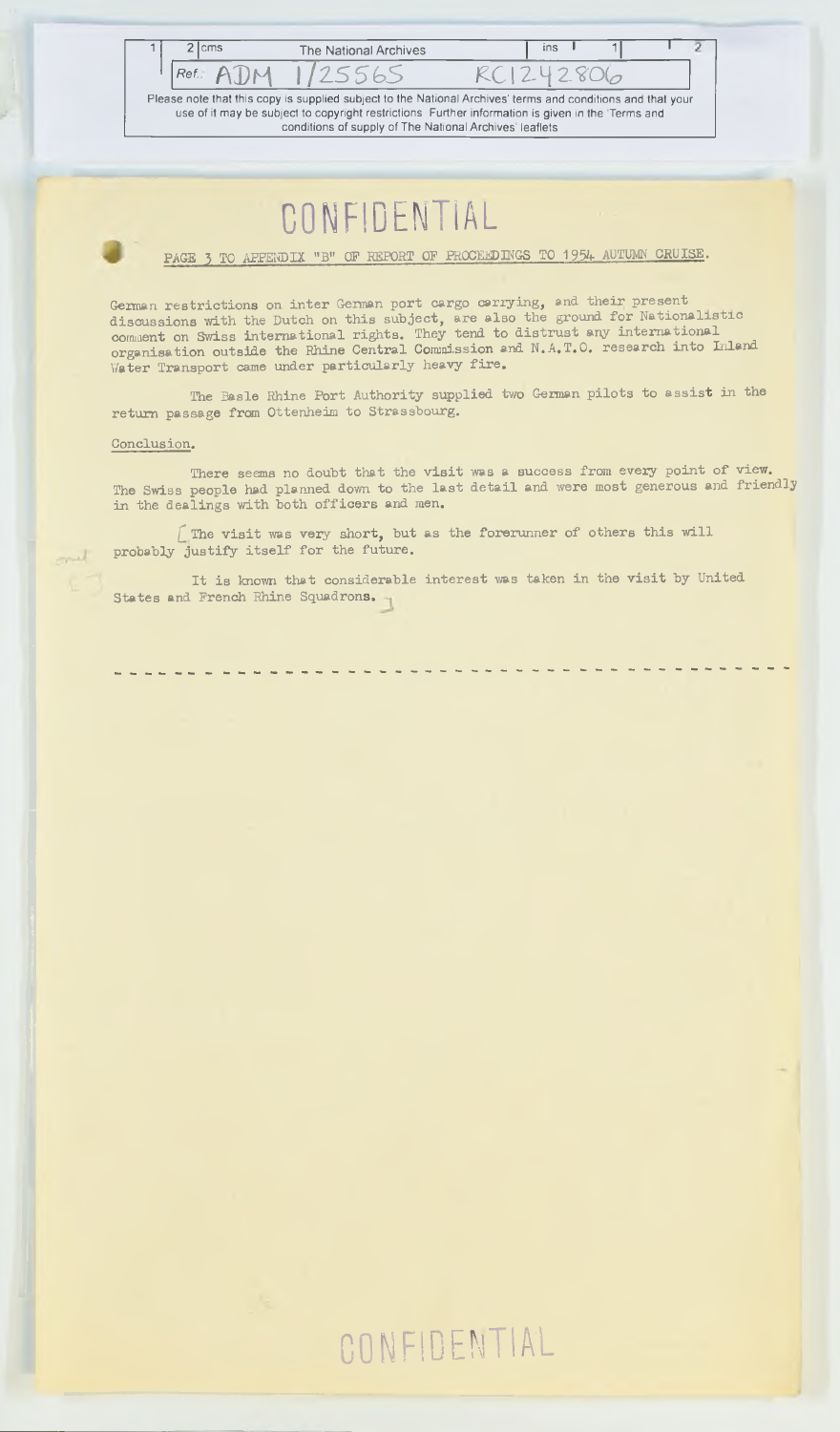**Ref.** ADM 1/25565 RC1242806 **Please note that this copy is supplied subject to the National Archives' terms and conditions and that your use of it may be subject to copyright restrictions. Further information is given in the Terms and**

**conditions of supply of The National Archives' leaflets**

2 cms The National Archives | ins I 1

ō

**TRANSLATION**

**Photograph No. 1**

### 25 Gun Salute for the Royal Navy in Basel

On the open Rhine and at full speed the Government Counsellor, Minister Brechbuhl Chief of the Basel City Police (without a hat), a keen huntsman, goes aboard the "Prince Charles" from a River Police Craft. She is at present the Flag Ship of the British Rhine Squadron. Formerly she was used by **Goring the hunting m in ister o f the "Reioh ", fo r w ild duck shooting. The representatives from the Army and the D irecto r o f Nav igation Doctor W. Mangold** (at the railing with a black hat on) had gone on board in a more usual fashion.

### **Photograph No, 2**

On the occasion of the visit of the British Fleet, the British Consul **A .A .E . Frank lin gave a reception in the hote l "D re i Konige". In the photograph** the National Counsellor Doctor Jaquet, President of the Basel Union of Swiss Navigation is in conversation with the British Military Attache in Berne, Colonel **Hutohins.**

On the right - The Navy enters the "Blue House", to be welcomed in the cellar by the Basel City Government.

#### **Photograph No, 3**

At the landing stage, the Squadron is received with a gun salute on arrival. Owing to the high water the craft were forced to change berth and secure in the Kleinhiningen Rheinhafen.

### **Photograph No. 4**

The wide seat is the one from which Goring once shot wild ducks. The craft was then "Carin II" (Carin I was Goring's first wife) and was fitted with **a** luxury saloon, bathroom and telephone. She now sails under the name of "Prince<br>Charles".

### **Photograph No, 5**

Captain Jewell, Captain of the Royal Naval Rhine Squadron, (left) and **Lieutenant Commander Evans try to solve a difficult problem aboard a Basel Rhine** craft, they are visiting the Rhine Harbours and the problem before them on the **ta b le is the Basel Town Plan.**

With the British Squadron, Goring's yacht once used for hunting wild ducks, has come to Basel. She is the Flagship of the Royal Naval Rhine Squadron. YES SIR: the Royal Navy honoured Switzerland the country of the Horse Marines **as the sailors used to sneer, with a courtesy visit on the so called social** "PLACET" of the sea, and more than Royal was the reception.

A 7 gun salute was due to them in accordance with the "Marine-Knigge" (a German book containing general customs and rules of behaviour).

**X** - A 21 gun salute is only given for the Queen.

A 25 gun salute was fired by the Basel coast artillery. Surprising as the salute was the reception for the seamen was even more amazing. "Really **wonderful" remarked C.P.O. Twomey from Northern Ireland , "never in all my/ years in the Navy, during which I have served in many seas on the Aina zor. i, Mississipi, have I been entertained in a romantic cellar of a Governmer A Pala**L No-where eise have I been shown the City by boat and car. Not every city,<br>however, is as nice as Basel".

The voyage from Krefeld, the Base of the British Rhine Squadron in Germany, to the Central Bridge in Basel, which is the upper boundary of the **In tern ation a l Rhine, was to say the le a s t o f i t adventurous**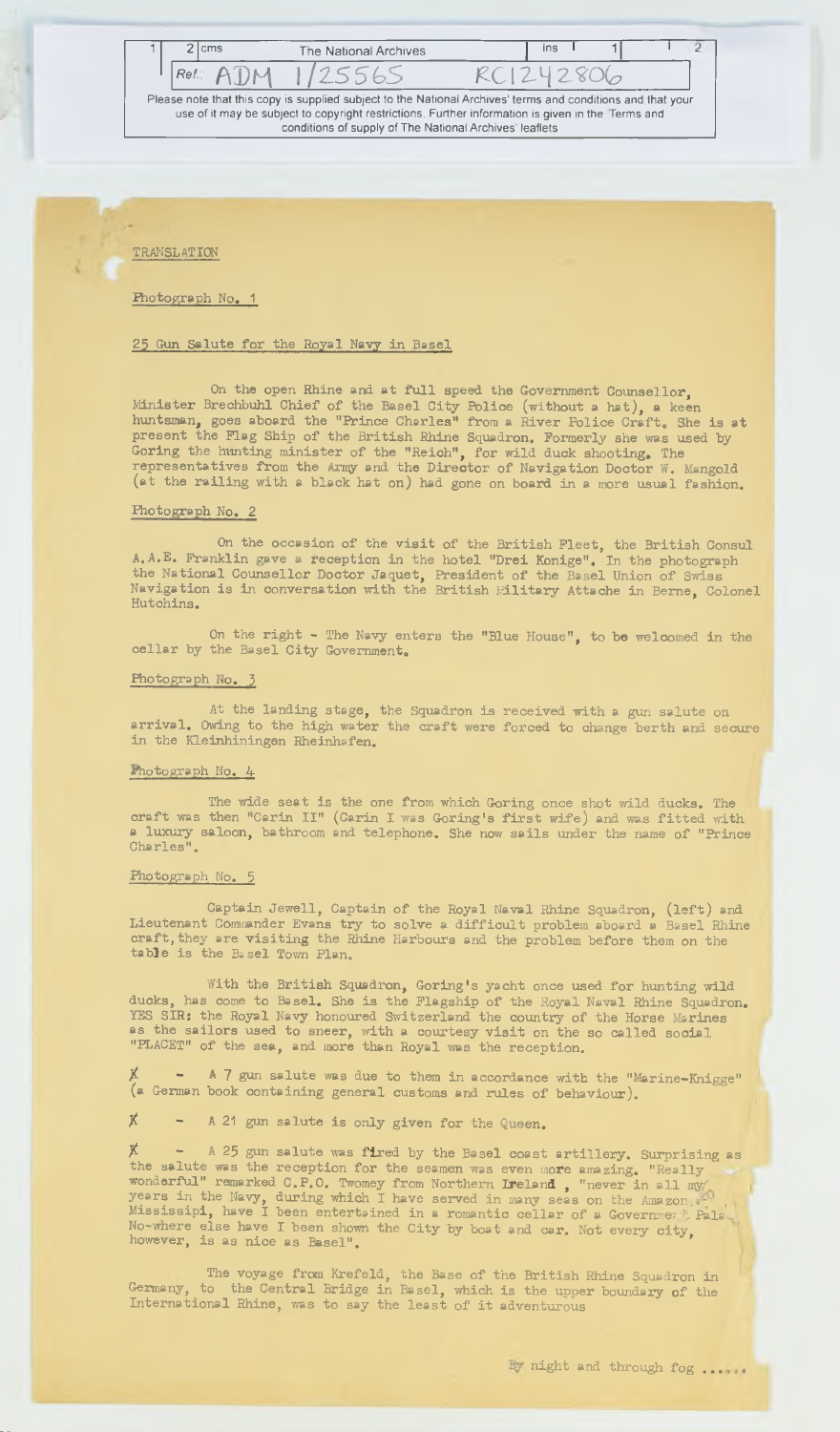Ref.: ADM 1/25565 RC1242806 **Please note that this copy is supplied subject to the National Archives' terms and conditions and that your use of it may be subject to copyright restrictions. Further information is given in the Terms and conditions of supply of The National Archives' leaflets** 2 cms The National Archives | ins 1 1 1 2

2

By night and through fog and high water, the Squadron was split up owing to a defective engine in one of the craft. The pilots of the French Navy refused to take the responsibility of carrying on in view of the dangerous high river level and the fact that visibility was almost nil. At this time, the Captain of the Squadron took over the navigation himself. From midnight until dewn Ceptain Jewell personally navigated his craft upstream through the Upp**er** Reaches of the Rhine, which he had never navigated before. Those who know him as one of the youngest and most popular Captains in the Royal Navy, are not surprised at this action. During the war as the Skipper of a submarine on a "Secret Mission" he landed General Mark Clarke unobserved in German **occupied North Africa; he also made it possible for the French General Jerome** who had escaped from German captivity, to get out of occupied Europe.

Besides Great Britain, France, The Netherlands, U.S.A. and Beigium also have warships on the Rhine. Two brand new gun boats of the Belgian Rhine Squadron accompanied the British visitors. The Royal Navy even possesses its own English manuals on Rhine Navigation, which is almost more difficult than on the open sea. "In any case it is much more pleasant to be here, where we have the chance of going ashore each night". This remarks was made by Sergeant Dewhurst, proving himself to be half a landlubber.

Because the Royal Navy have never previously visited Switzerland, the **occasion was a historic one, and was celebrated accordingly. There was a** supper in the cellar of the "Blue House", and various parties ashore and allow. In respect of this unexpected continuation of the celebrations, the Basel Police received the following special day, or maybe it was night order

"Be big hearted with the sailors, especially when they have been so **th ir s ty " .**